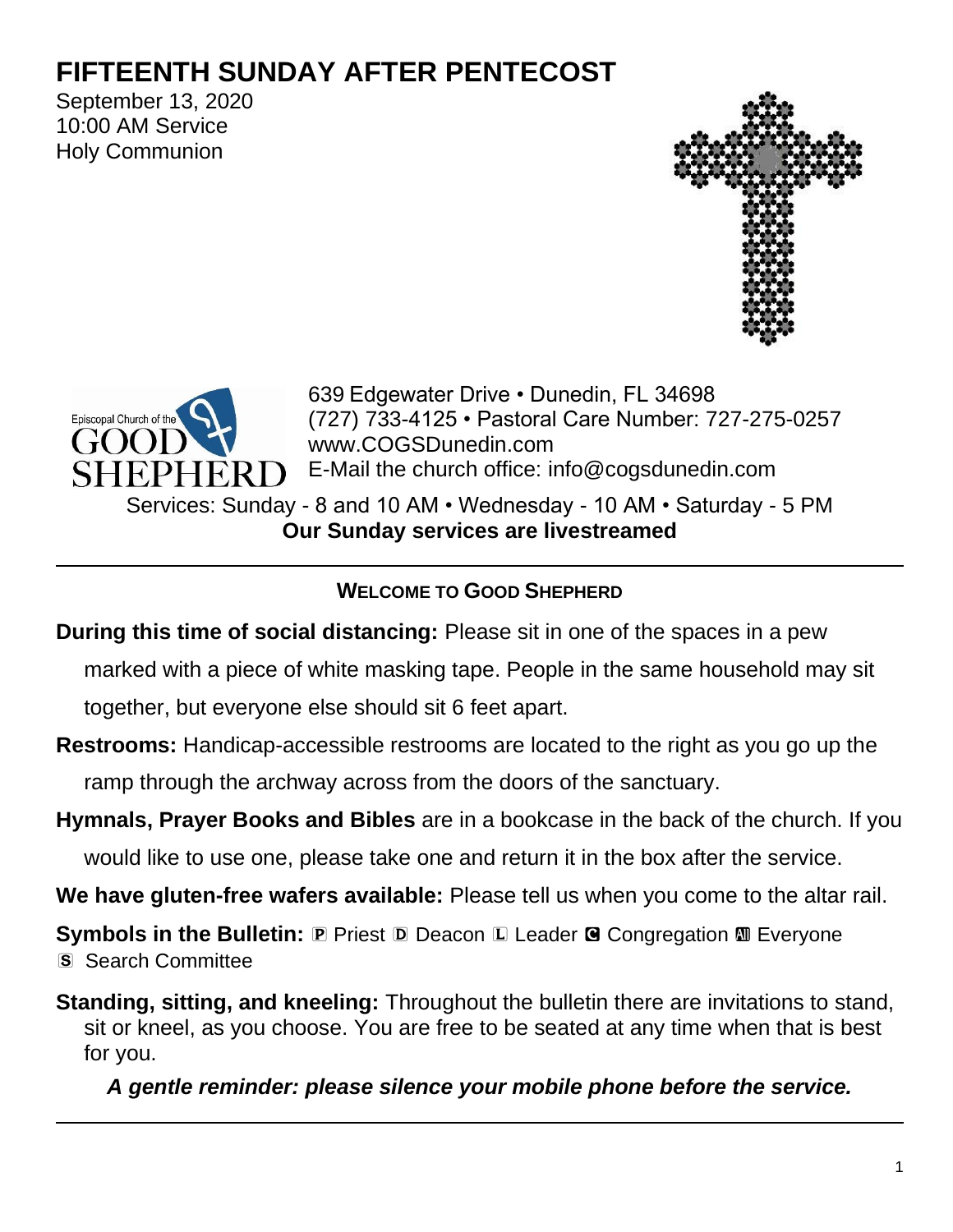#### **GATHERING FOR WORSHIP**

**PRELUDE** *My Heart Ever Faithful* **J.S. Bach** Isabelle Schueler, cellist

**[***Please maintain reverent silence during the prelude.***]**

**WELCOME AND ANNOUNCEMENTS** [*Please remain seated.*]

**THE OPENING ACCLAMATION** [*Please stand.*]

P Blessed be God: Father, Son, and Holy Spirit.

C **And blessed be God's kingdom, now and for ever. Amen.**

**THE COLLECT FOR PURITY**

a **Almighty God, to you all hearts are open, all desires known, and from you no secrets are hid: Cleanse the thoughts of our hearts by the inspiration of your Holy Spirit, that we may perfectly love you, and worthily magnify your holy Name; through Christ our Lord. Amen.**

| THE GATHERING HYMN           | Praise the Lord, Rise Up | H. 334 vs 1, 2 |
|------------------------------|--------------------------|----------------|
| [Please stand when invited.] |                          |                |

*Praise the Lord, rise up rejoicing, worship, thanks, devotion voicing: Glory be to God on high! Christ, your cross and passion sharing, by this Eucharist declaring yours the final victory.* 

*Scattered flock, one shepherd sharing, lost and lonely, one voice hearing, ears attentive to your word; by your Blood new life receiving, in your Body, firm believing, we are yours, and you the Lord.* 

**THE COLLECT OF THE DAY**

P The Lord be with you.

- C **And also with you.**
- P Let us pray. . . . O God, because without you we are not able to please you, mercifully grant that your Holy Spirit may in all things direct and rule our hearts; through Jesus Christ our Lord, who lives and reigns with you and the Holy Spirit, one God, now and for ever.

C **Amen**.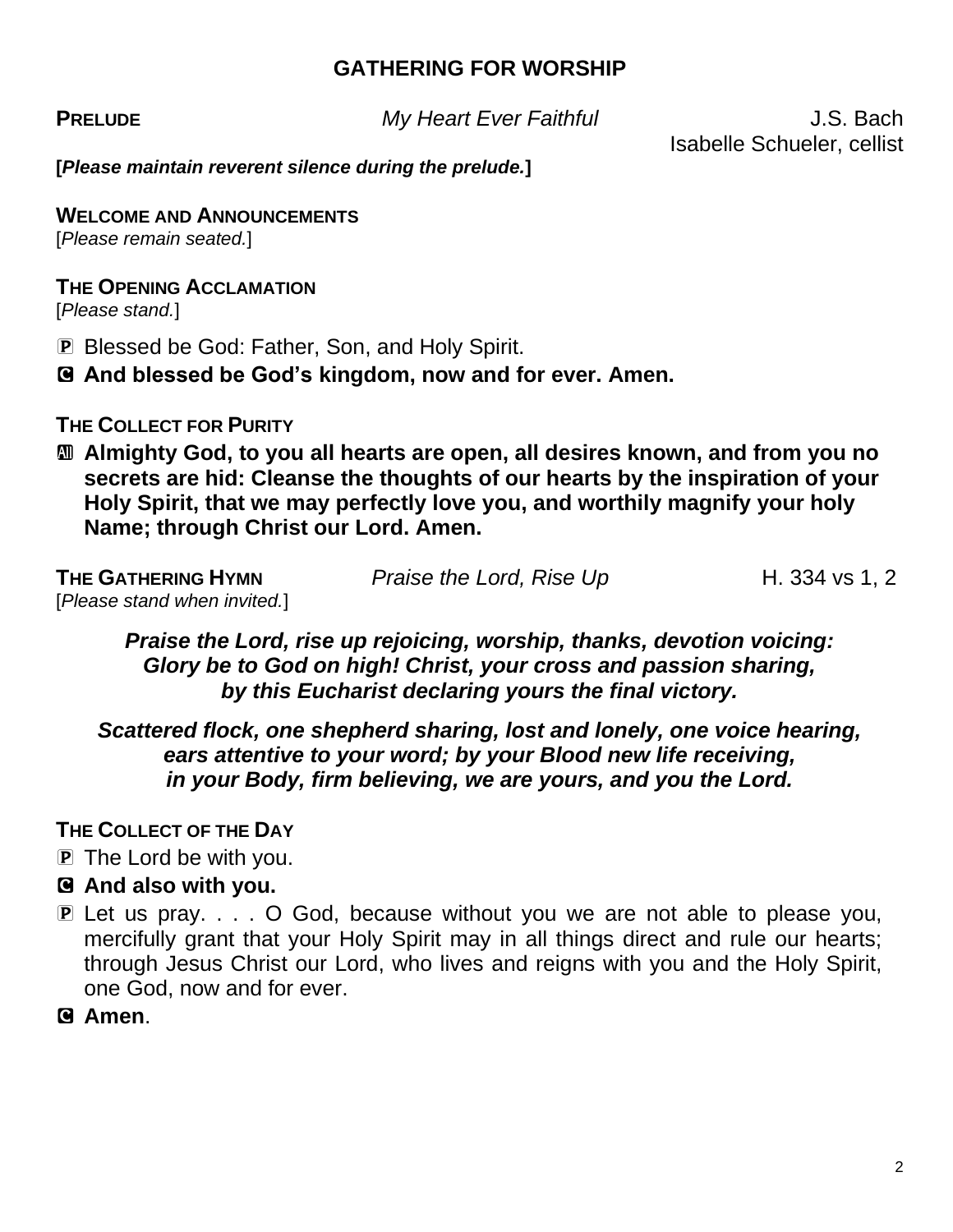# **THE WORD OF GOD**

**THE READINGS:** Genesis 50:15-21, Psalm 103:8-13, Romans 14:1-12, Matthew 18:21-35 [*Please be seated.*]

## **The First Reading:**

L *The First Reading is taken from Genesis, Chapter 50…*

Realizing that their father was dead, Joseph's brothers said, "What if Joseph still bears a grudge against us and pays us back in full for all the wrong that we did to him?" So they approached Joseph, saying, "Your father gave this instruction before he died, 'Say to Joseph: I beg you, forgive the crime of your brothers and the wrong they did in harming you.' Now therefore please forgive the crime of the servants of the God of your father." Joseph wept when they spoke to him. Then his brothers also wept, fell down before him, and said, "We are here as your slaves." But Joseph said to them, "Do not be afraid! Am I in the place of God? Even though you intended to do harm to me, God intended it for good, in order to preserve a numerous people, as he is doing today. So have no fear; I myself will provide for you and your little ones." In this way he reassured them, speaking kindly to them

L The Word of the Lord.

C **Thanks be to God.**

**Metrical Psalm 103** Tune: *I Love Thy Kingdom, Lord* H. 524 [*Please remain seated.*]

*Lord, you are merciful, Both kind and slow to wrath. You will not still accuse your own, Nor will your anger last;*

*You have not dealt with us According to our sin, Nor in accord with our misdeeds Has your repayment been.*

*For as the heavens are high Above the earth and sea, Upon all those who fear your Name, So shall your mercy be.*

*Our sins are all removed As far as east from west; For as the parent loves the child, So is your care expressed.*

#### **The Second Reading**

L *The Second Reading is taken from Romans, chapter 14*

Welcome those who are weak in faith, but not for the purpose of quarreling over opinions. Some believe in eating anything, while the weak eat only vegetables. Those who eat must not despise those who abstain, and those who abstain must not pass judgment on those who eat; for God has welcomed them. Who are you to pass judgment on servants of another? It is before their own lord that they stand or fall. And they will be upheld, for the Lord is able to make them stand.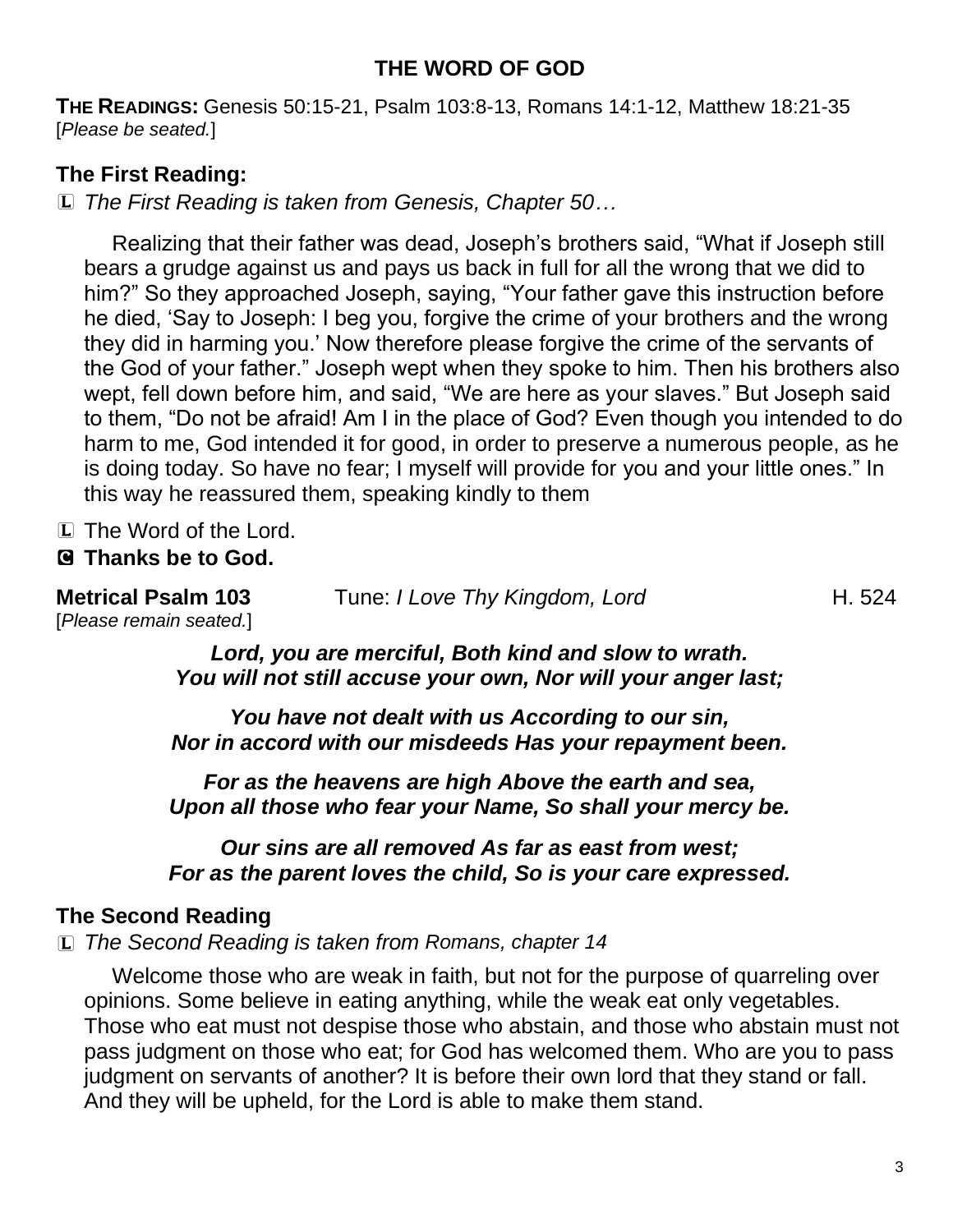Some judge one day to be better than another, while others judge all days to be alike. Let all be fully convinced in their own minds. Those who observe the day, observe it in honor of the Lord. Also those who eat, eat in honor of the Lord, since they give thanks to God; while those who abstain, abstain in honor of the Lord and give thanks to God.

We do not live to ourselves, and we do not die to ourselves. If we live, we live to the Lord, and if we die, we die to the Lord; so then, whether we live or whether we die, we are the Lord's. For to this end Christ died and lived again, so that he might be Lord of both the dead and the living.

Why do you pass judgment on your brother or sister? Or you, why do you despise your brother or sister? For we will all stand before the judgment seat of God. For it is written,

"As I live, says the Lord, every knee shall bow to me, and every tongue shall give praise to God." So then, each of us will be accountable to God.

L The Word of the Lord.

## C **Thanks be to God.**

**THE GOSPEL ACCLAMATION** *Word of God, Come Down on Earth* [*Please stand.*]

#### *Word of God, come down on earth, living rain from heaven descending; touch our hearts and bring to birth faith and hope and love unending. Word almighty, we revere you; Word made flesh, we long to hear you.*

## **The Gospel**

D The Holy Gospel of our Lord Jesus Christ according to Matthew.

- C **Glory to you, Lord Christ.**
- D Jesus said, "If another member of the church sins against you, go and point out the fault when the two of you are alone. If the member listens to you, you have regained that one. But if you are not listened to, take one or two others along with you, so that every word may be confirmed by the evidence of two or three witnesses. If the member refuses to listen to them, tell it to the church; and if the offender refuses to listen even to the church, let such a one be to you as a Gentile and a tax collector. Truly I tell you, whatever you bind on earth will be bound in heaven, and whatever you loose on earth will be loosed in heaven. Again, truly I tell you, if two of you agree on earth about anything you ask, it will be done for you by my Father in heaven. For where two or three are gathered in my name, I am there among them."
- D The Gospel of the Lord.
- C **Praise to you, Lord Christ.**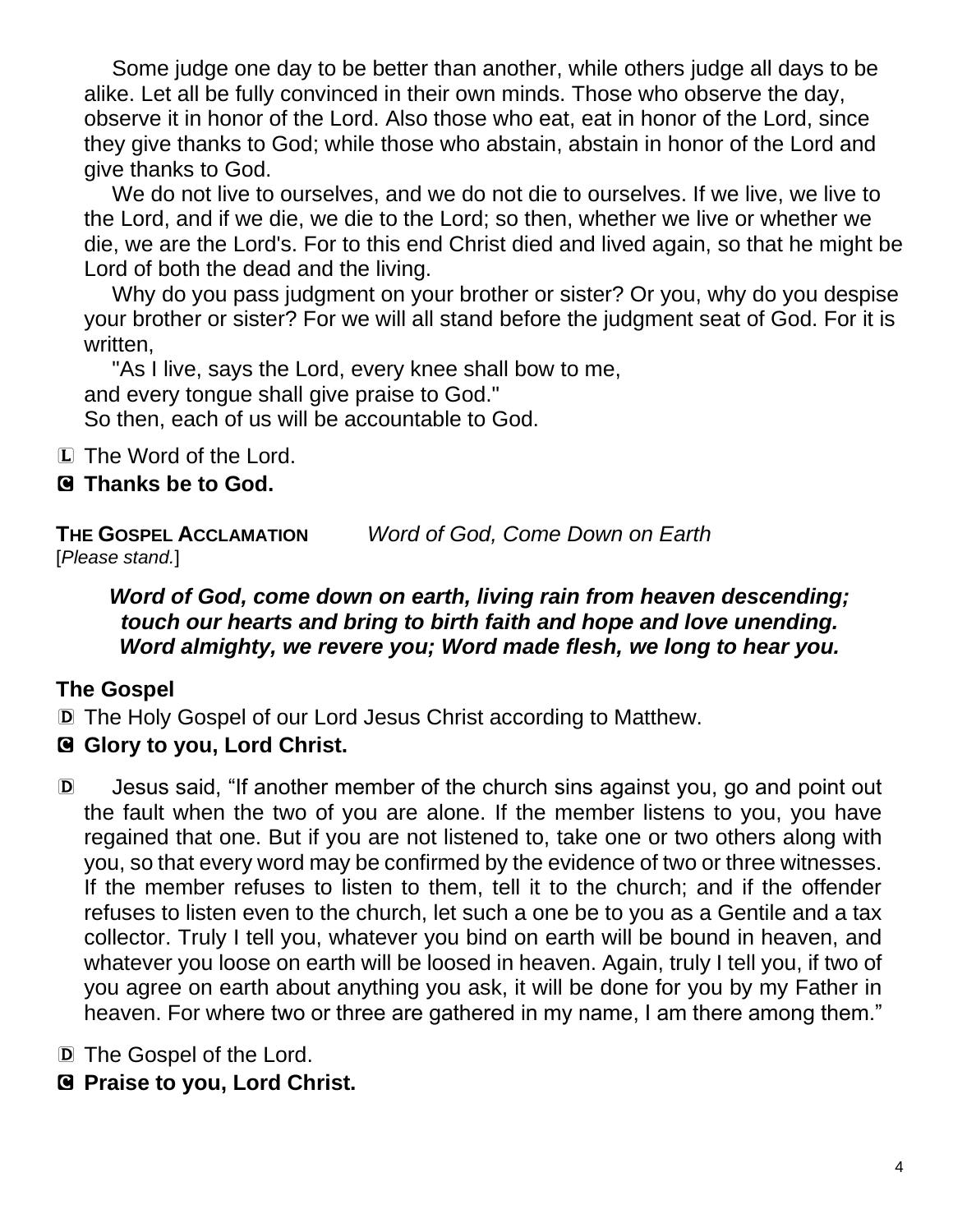[*Please be seated.*]

## **THE NICENE CREED**

C **We believe in one God, the Father, the Almighty, maker of heaven and earth, of all that is, seen and unseen.** 

**We believe in one Lord, Jesus Christ, the only Son of God, eternally begotten of the Father, God from God, Light from Light, true God from true God, begotten, not made, of one Being with the Father. Through him all things were made. For us and for our salvation he came down from heaven: by the power of the Holy Spirit he became incarnate from the Virgin Mary, and was made man. For our sake he was crucified under Pontius Pilate; he suffered death and was buried. On the third day he rose again in accordance with the Scriptures; he ascended into heaven and is seated at the right hand of the Father. He will come again in glory to judge the living and the dead, and his kingdom will have no end.**

**We believe in the Holy Spirit, the Lord, the giver of life, who proceeds from the Father and the Son. With the Father and the Son he is worshiped and glorified. He has spoken through the Prophets. We believe in one holy catholic and apostolic Church. We acknowledge one baptism for the forgiveness of sins. We look for the resurrection of the dead, and the life of the world to come. Amen.**

#### **THE PRAYERS OF THE PEOPLE**

[*Please sit, stand or kneel, as you choose.*]

- D Heavenly Father, you have promised to hear when we pray in the name of your Son. Therefore, in confidence and trust we pray for the Church.
- L Father, enliven the Church for its mission,
- C **that we may be salt of the earth and light to the world.**
- L Breathe fresh life into your people.
- C **Give us power to reveal Christ in word and action.**
- L We pray for the world: we pray for our elected leaders, and implore that you will lead us and every nation into the ways of justice and peace. God of truth, inspire with your wisdom those whose decisions affect the lives of others
- C **that all may act with integrity and courage.**
- L Give grace to all whose lives are linked with ours.
- C **May we serve Christ in one another, and love as he loves us.**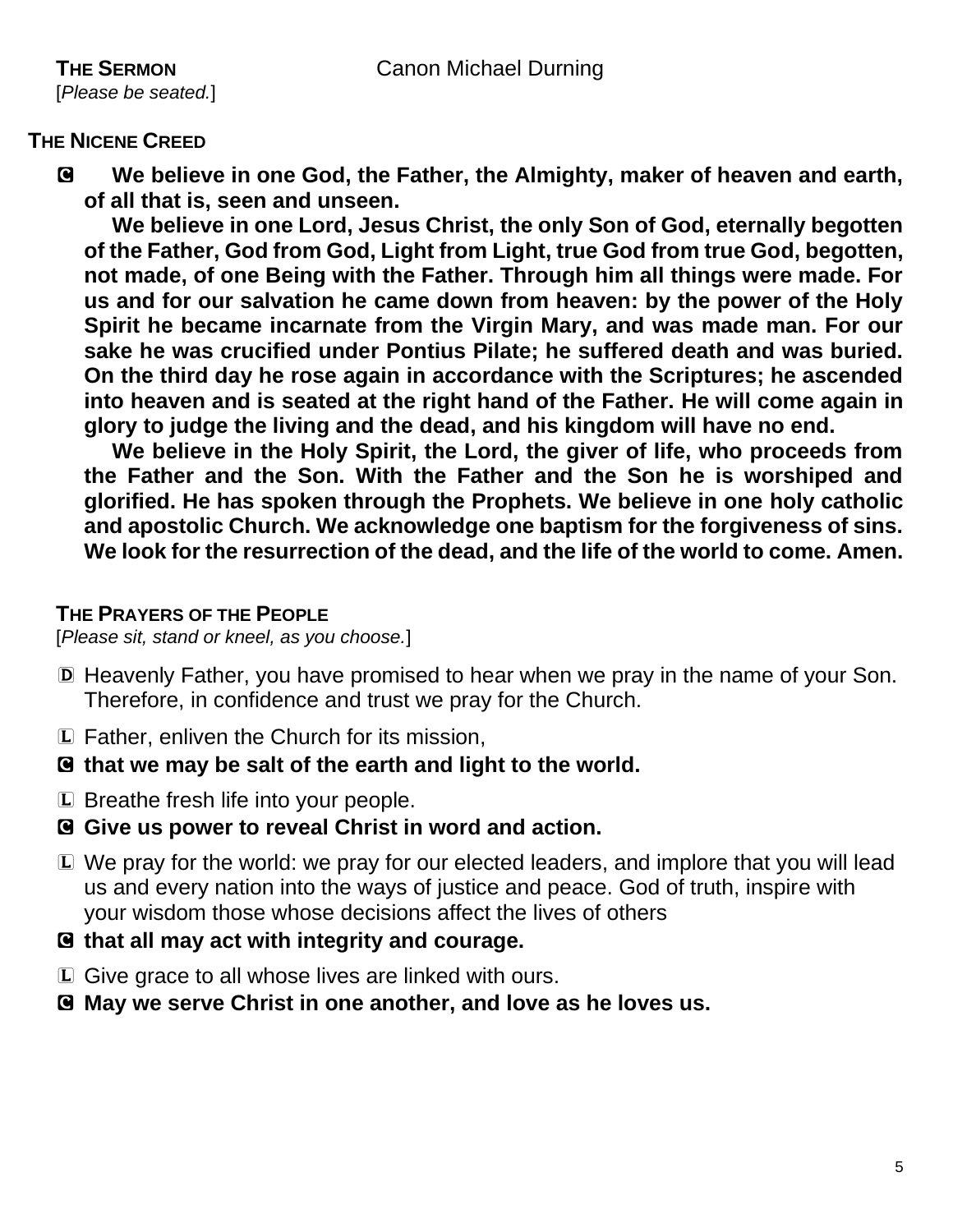- L We pray for the community, especially those listed in the weekly bulletin, and for those in need, especially . . . [*add names from notebook*] and those we now name aloud or in our hearts [*leave time*. . . .]. God of hope, comfort and restore all who suffer in body, mind or spirit, and make us willing agents of your compassion.
- C **Strengthen us as we share in making people whole, that all may know the power of your healing love.**
- L We give you thanks for all the blessings of this life, especially the flowers given today by Nancy Vallely in memory of her parents Jean & James's 75th anniversary and their 1st. anniversary together in Heaven, also for her sister Jane's 1st. anniversary in heaven. You are all missed more than words, and for the birthdays this coming week of Mary Anne Dorner, Evelyn Slama, Bob Moncrief, Robert Colacicco & Butch Niford, and for those celebrating anniversaries this week, Betty & Dick Fraley. Awaken in us a sense of wonder for the earth and all that is in it.

# C **Teach us to care creatively for its resources.**

- L We remember those who have died and those who mourn (especially . . . [*add names from notebook*]). We remember with thanksgiving those near to us who have whose absence still leaves a hole in our hearts; I invite you to say their names, silently or aloud [*leave time . . . .*]. We pray for all who have died in the faith of Christ, and those whose faith is known to you alone.
- C **Father, into your hands we commend them.**
- L Lord, you have called us to serve you. We pray for ourselves and our ministries.
- C **Grant that we may walk in your presence: your love in our hearts, your truth in our minds, your strength in our wills, until, at the end of our journey, we know the joy of our homecoming and the welcome of your embrace, through Jesus Christ our Lord. Amen.**

## **THE CONFESSION & ABSOLUTION:**

[*Please stand or kneel, as you choose.*]

- D We pray to you also for the forgiveness of our sins. [*Silence is kept.*] Have mercy upon us, . . . .
- C **most merciful Father; in your compassion forgive us our sins, known and unknown, things done and left undone; and so uphold us by your Spirit that we may live and serve you in newness of life, to the honor and glory of your Name; through Jesus Christ our Lord. Amen.**
- P Almighty God have mercy on you, forgive you all your sins through the grace of Jesus Christ, strengthen you in all goodness, and by the power of the Holy Spirit keep you in eternal life.
- C **Amen**.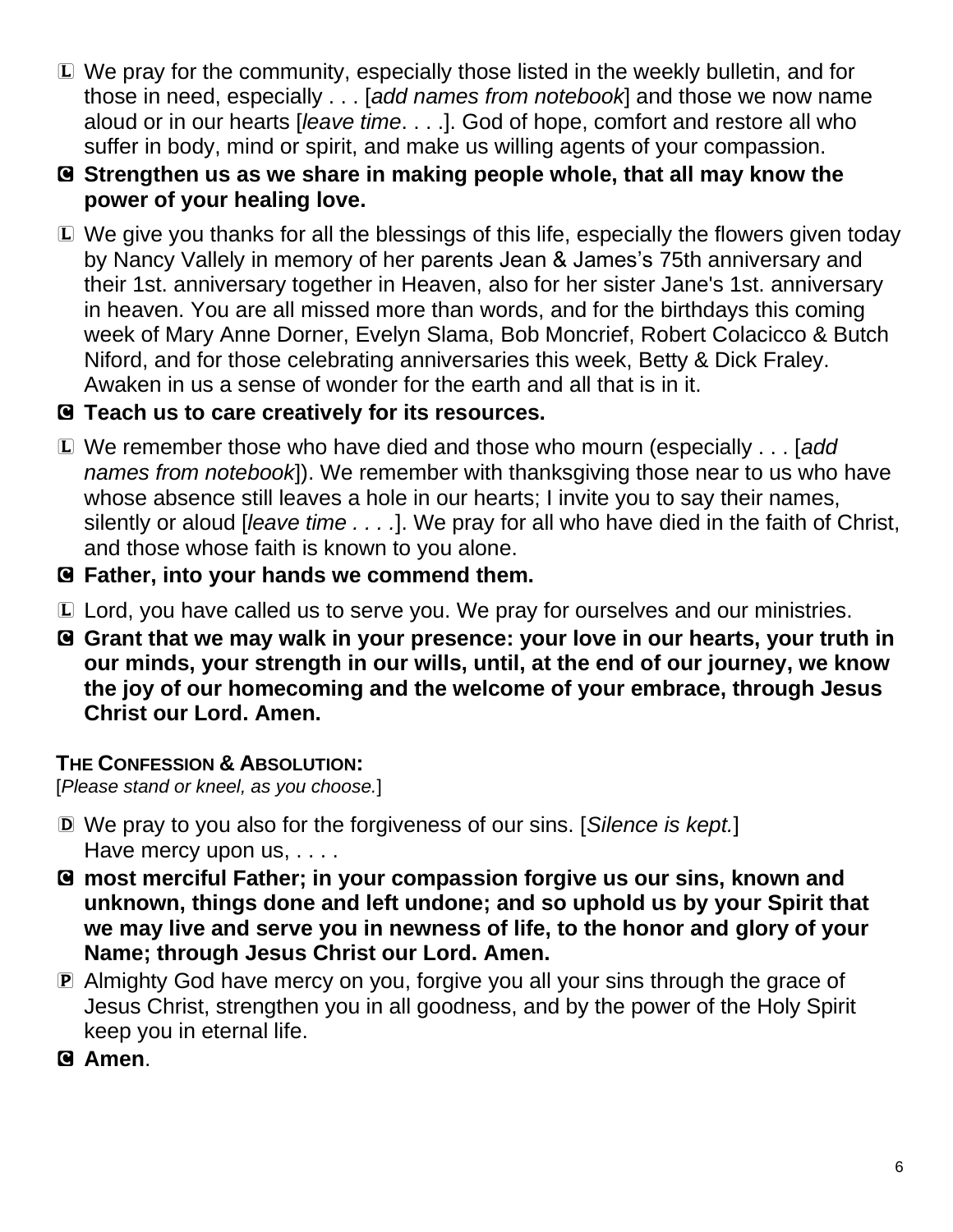# **THE COMMISSIONING AND INSTALLATION OF THE SEARCH COMMITTEE**

- P Today we are commissioning members of the Church of the Good Shepherd Dunedin Search Committee to undertake an important and holy role. The committee is selected and charged with identifying and recommending to the Vestry three candidates for the position of Rector. We begin this process by commissioning these Search Committee members to undertake their responsibilities.
- P I present to you Andrea Zahn, Mary Ratliff, Rhiannon Sharpe, Charles Schombs, Beth Brinsko, Sandy Kneen, Bruce Fahnestock, Carolyn Hughes and Tammi Wrest to be commissioned as members of the Church of the Good Shepherd Dunedin Search Committee.
- P Have these committee members agreed to this high calling by saying, "Yes?"

# S **Yes, we are able and willing to commit to this service.**

- P Are you aware of the solemn nature of this undertaking?
- S **Yes, we are.**
- P Do you promise to stay true to the search process, following the guidelines set forth by the Diocese, uphold confidentiality, respecting the dignity and rights of all involved?
- S **We do. We promise to perform faithfully the vital task of searching for a new rector. With God's guidance and your prayers, we pledge to be open to the leading of the Holy Spirit in all we do, say and decide.**
- P I charge you, therefore, to use this opportunity to draw closer to God and to discern the presence of Christ in your lives; to be steadfast in prayer, constantly seeking the guidance of the Holy Spirit; to follow the directives set forth by the diocese, and the agreed-on meeting standards, and, remembering that you are ambassadors of this church and diocese, to so conduct yourselves that you reflect the Christ within yourselves and bring credit on these institutions.
- S **We will strive to do so, with God's help.**
- P Will you commit yourselves during this search process to pray for this committee, the vestry, our church and for the one who may be called by God to be our rector?
- C **We will with God's help.**
- **P** Let us pray.
- C **Almighty God, giver of every good gift: Look graciously on our Church, and so guide the minds of those who shall choose a rector for this parish, that we may receive a faithful pastor, who will care for your people and equip us for our ministries; through Jesus Christ our Lord. AMEN.**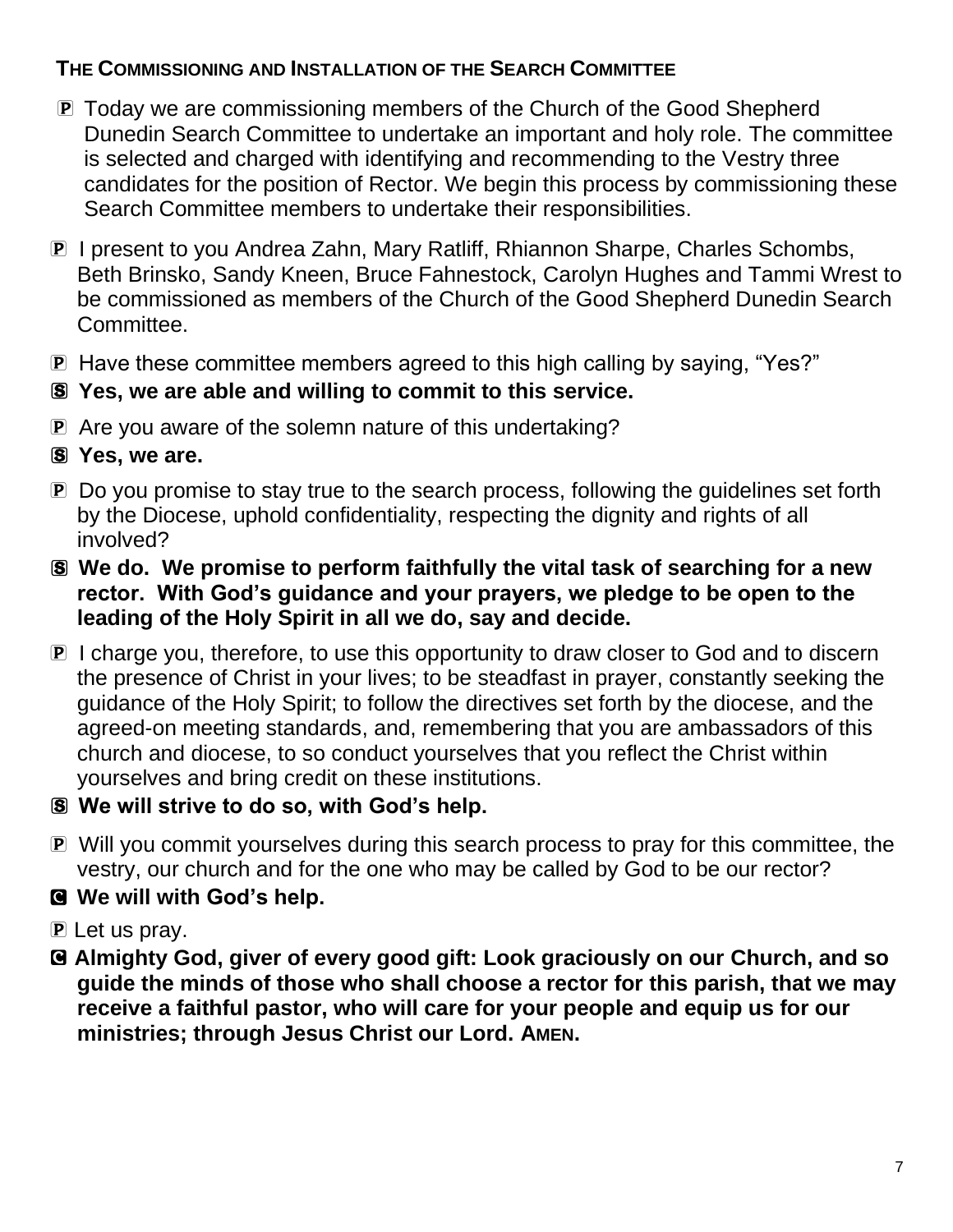#### **THE GREETING OF PEACE**

[*Please stand. During this time of social distancing, a wave or bow, accompanied by a smile and "the Peace of the Lord be with you," will do nicely.*]

- P The peace of the Lord be always with you.
- C **And also with you.**

# **HOLY COMMUNION**

#### **THE OFFERTORY SENTENCE**

D Let us with gladness present the offerings and oblations of our life and labor to the Lord.

[*Please be seated. The offering plates are on stands in the front and the back of the church. If you wish, you may place an offering there.*]

| <b>THE OFFERTORY</b> | Let All Things Now Living | Welsh |
|----------------------|---------------------------|-------|
| [Please be seated.]  |                           |       |

#### **THE PRESENTATION OF THE OFFERINGS**

[*Please stand when invited by the Deacon.*]

D We gladly present the fruits of our lives to the God who creates us, redeems us and sustains us. May we have the grace to use them to heal God's world.

**THE PRESENTATION HYMN** *We Give Thee but Thine Own*

#### *We give thee but thine own, whate'er the gift may be; all that we have is thine alone, a trust, O Lord, from thee.*

#### **THE GREAT THANKSGIVING: EUCHARISTIC PRAYER B**

- P The Lord be with you.
- C **And also with you.**
- P Lift up your hearts.
- C **We lift them to the Lord.**
- P Let us give thanks to the Lord our God.
- C **It is right to give our thanks and praise.**
- P It is right, and a good and joyful thing, always and everywhere to give thanks to you, Father Almighty, Creator of heaven and earth. For by water and the Holy Spirit you have made us a new people in Jesus Christ our Lord, to show forth your glory in all the world. Therefore we praise you, joining our voices with Angels and Archangels and with all the company of heaven, who for ever sing this hymn to proclaim the glory of your Name: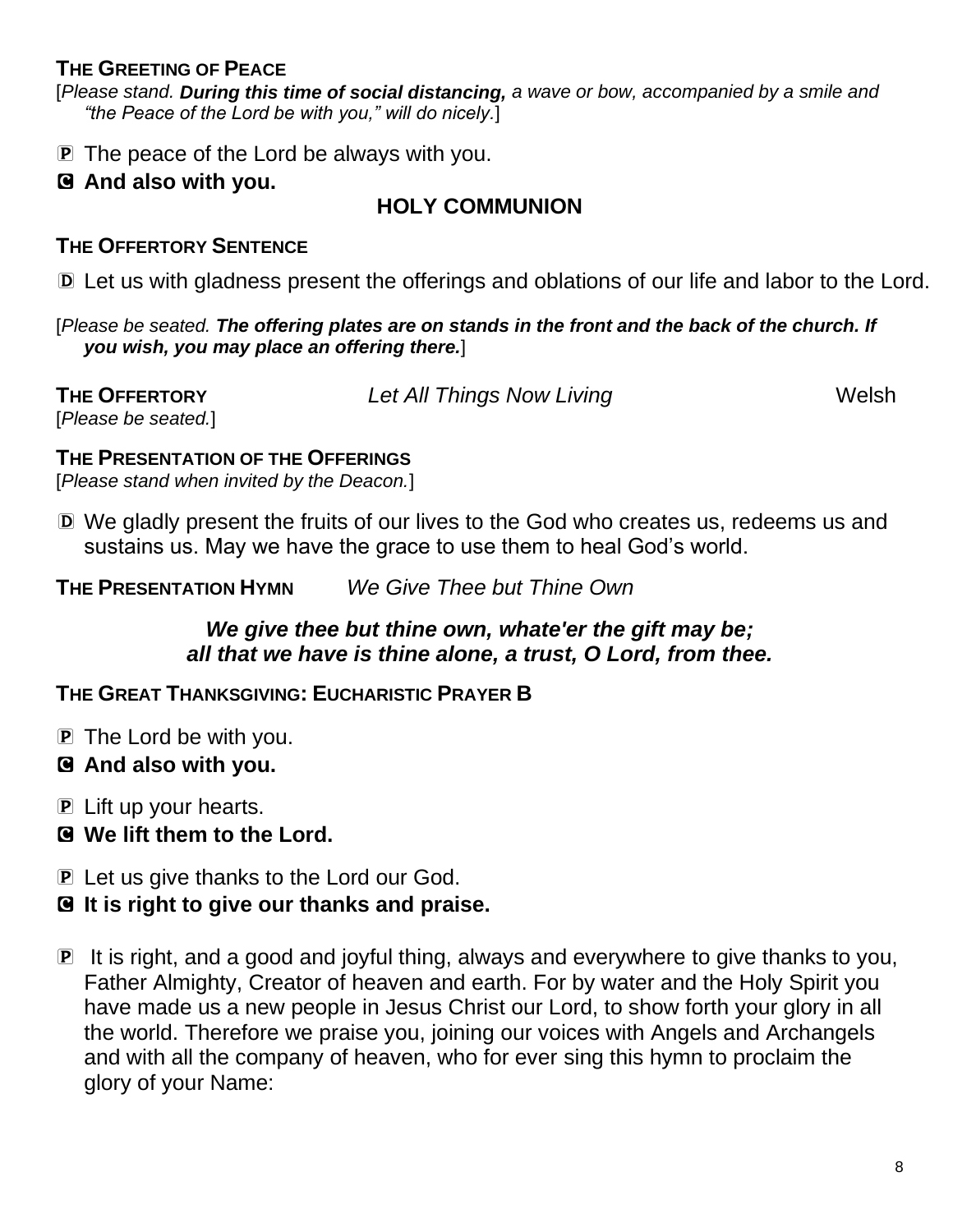**G** Holy, holy, holy Lord, God of power and might, S129 **heaven and earth are full of your glory. Hosanna in the highest. Blessed is he who comes in the name of the Lord. Hosanna in the highest.** 

[*Please stand or kneel, as you choose.*]

- P We give thanks to you, O God, for the goodness and love which you have made known to us in creation; in the calling of Israel to be your people; in your Word spoken through the prophets; and above all in the Word made flesh, Jesus, your Son. For in these last days you sent him to be incarnate from the Virgin Mary, to be the Savior and Redeemer of the world. In him, you have delivered us from evil, and made us worthy to stand before you. In him, you have brought us out of error into truth, out of sin into righteousness, out of death into life.
- P On the night before he died for us, our Lord Jesus Christ took bread; and when he had given thanks to you, he broke it, and gave it to his disciples, and said, "Take, eat: This is my Body, which is given for you. Do this for the remembrance of me."
- P After supper he took the cup of wine; and when he had given thanks, he gave it to them, and said, "Drink this, all of you: This is my Blood of the new Covenant, which is shed for you and for many for the forgiveness of sins. Whenever you drink it, do this for the remembrance of me."
- P Therefore, according to his command, O Father,
- C **We remember his death, We proclaim his resurrection, We await his coming in glory;**
- P And we offer our sacrifice of praise and thanksgiving to you, O Lord of all; presenting to you, from your creation, this bread and this wine.
- C **We pray you, gracious God, to send your Holy Spirit upon these gifts that they may be the Sacrament of the Body of Christ and his Blood of the new Covenant. Unite us to your Son in his sacrifice, that we may be acceptable through him, being sanctified by the Holy Spirit. In the fullness of time, put all things in subjection under your Christ, and bring us to that heavenly country where, with all your saints, we may enter the everlasting heritage of your sons and daughters; through Jesus Christ our Lord, the firstborn of all creation, the head of the Church, and the author of our salvation.**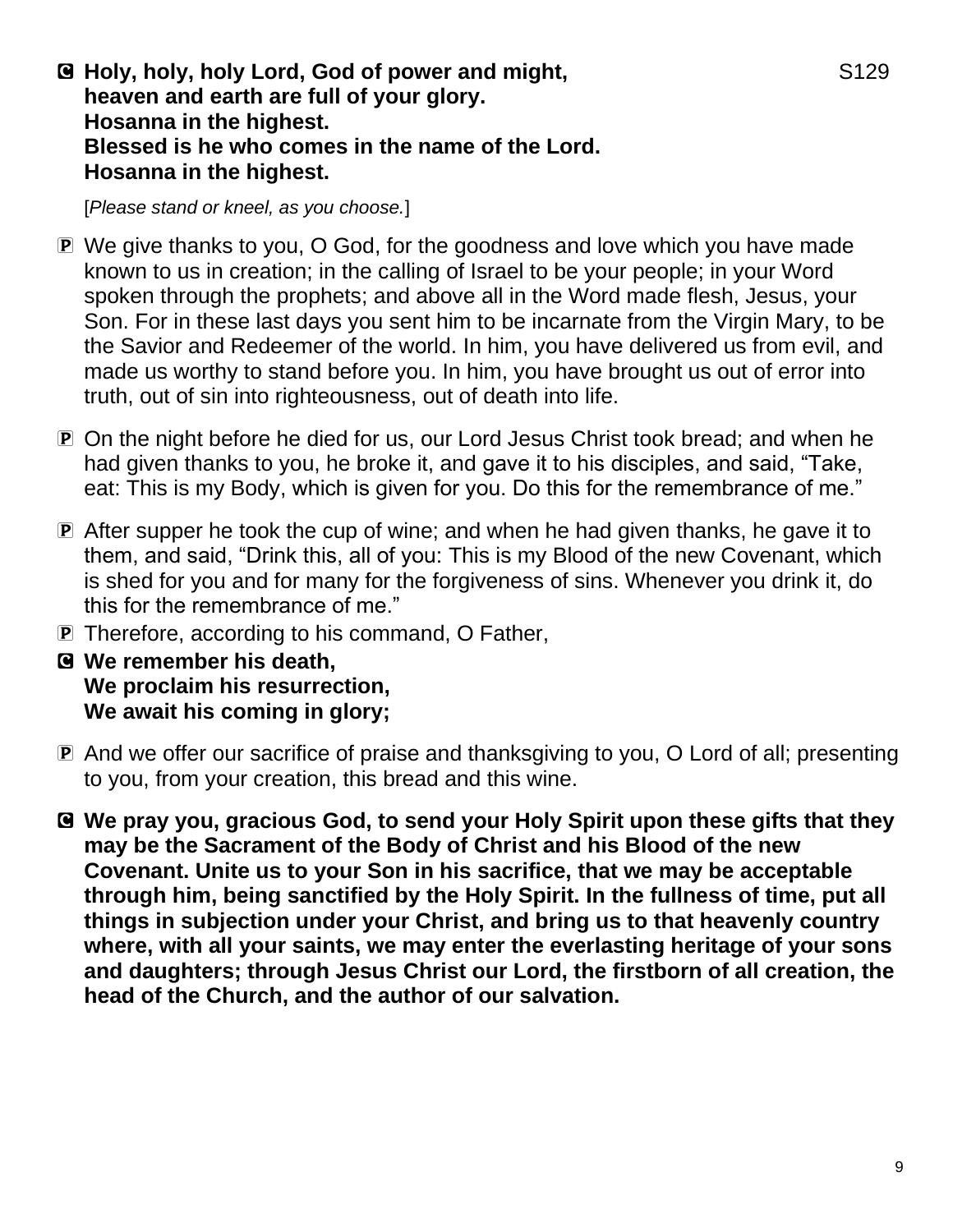P By him, and with him, and in him, in the unity of the Holy Spirit all honor and glory is yours, Almighty Father, now and for ever.



## **THE LORD'S PRAYER**

- P And now as our Savior Christ has taught us, we are bold to say,
- $\text{I}$  **Our Father, who art in heaven, hallowed be thy Name, thy kingdom come, thy will be done, on earth as it is in heaven. Give us this day our daily bread. And forgive us our trespasses, as we forgive those who trespass against us. And lead us not into temptation, but deliver us from evil. For thine is the kingdom, and the power, and the glory, for ever and ever. Amen.**

## **THE BREAKING OF THE BREAD**

- P God of promise, you have prepared a banquet for us.
- C **Happy are those who are called to the Supper of the Lamb.**
- P The Gifts of God for the People of God. Take them in remembrance that Christ died for you, and feed on him in your hearts by faith, with thanksgiving. [*Please be seated.*
- [**PLEASE FOLLOW THESE NEW PROCEDURES:** *To ensure social distancing, please go forward to receive Holy Communion one at a time, following the directions of the usher, who will let you know when it's your turn. Two people will stand in front of the altar to distribute the consecrated wafers. Please keep your mask on, receive the wafer, and return to your seat by the side aisle. After returning to your seat, you may remove your mask to consume your wafer.*]

**THE CHANT** *Where True Charity and Love Abide*

*Where charity and love abide, God is dwelling there: God is dwelling there.*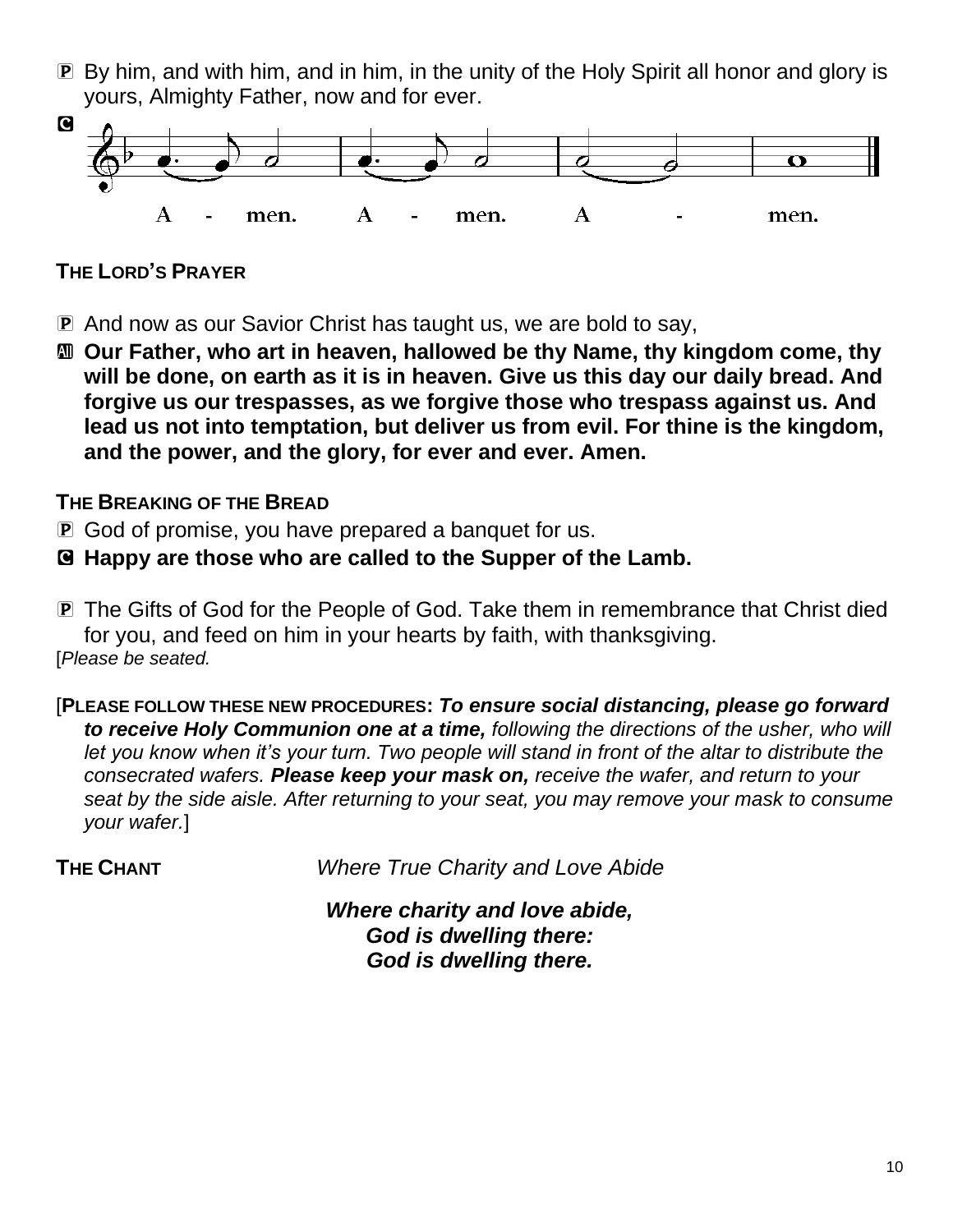#### **THE PRAYER AFTER COMMUNION**

[*Please kneel or stand, as you choose.*]

- $\mathbf{P}$  Let us pray...
- C **Almighty and everliving God, we thank you for feeding us with the spiritual food of the most precious Body and Blood of your Son our Savior Jesus Christ; and for assuring us in these holy mysteries that we are living members of the Body of your Son, and heirs of your eternal kingdom. And now, Father, send us out to do the work you have given us to do, to love and serve you as faithful witnesses of Christ our Lord. To him, to you, and to the Holy Spirit, be honor and glory, now and for ever. Amen.**

#### **THE BLESSING**

[*Please stand.*]

P The peace of God, which passes all understanding, keep your hearts and minds in the knowledge and love of our God; and the blessing of our Triune God, God the Father, God the Son, and God the Holy Spirit, be with you and remain with you now and forever.

C **Amen.**

**THE SENDING HYMN Guide Me, O Thou Great Jehovah H. 690 vs 1** 

#### *Guide me, O thou great Jehovah, pilgrim though this barren land; I am weak, but thou art mighty; hold me with thy powerful hand; bread of heaven, bread of heaven, feed me now and evermore, feed me now and evermore.*

#### **THE DISMISSAL**

D Go in peace to love and serve the Lord.

#### C **Thanks be to God!**

**THE POSTLUDE** *March in D* J. S. Bach